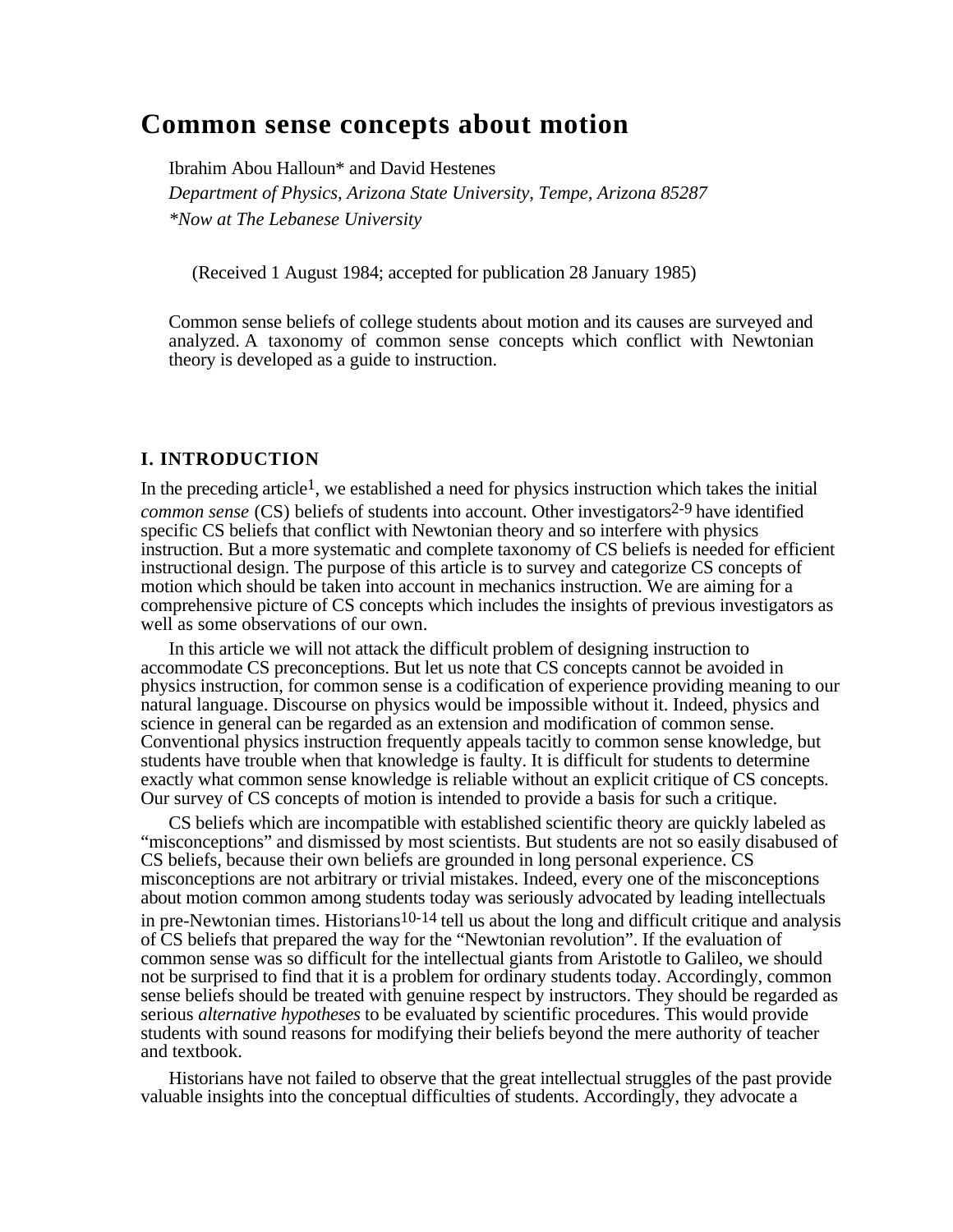strong dose of history for the physics curriculum. I. Bernard Cohen, for example, has written a noteworthy book<sup>11</sup> on the early history of mechanics for high school students. But the curriculum leaves little room for the history of science, so the topics for study must be chosen judiciously. Topics of great historical interest may be of limited pedagogical value. For example, the rise and fall of the Ptolemaic theory is one of the most common historical topics, but it is not concerned with conceptual issues that bother students. On the other hand, Aristotelian misconceptions about free fall are common among students and difficult to rectify.

As a historical background against which to view the CS beliefs of contemporary students, some major ideas of pre-Newtonian physics are reviewed in Secs. II and III. We confess to some oversimplifications of the historical record in our effort to sort out historical facts with pedagogical relevance.

In Sec. IV we report on our own observations of CS beliefs held by college students. They confirm the results of previous investigators, especially about the prevalence of Impetus concepts.

Finally, in Sec. V we present a taxonomy of CS beliefs to be used as a guide for instructional design.

#### **II. ARISTOTELIAN PHYSICS**

Aristotle was the first to systematically develop explicit formulations for CS beliefs about physical phenomena and organize them into a coherent conceptual system. He thus prepared the way for a critique of CS beliefs that contributed to the development of physical science. The long gestation time for science shows how difficult it was to detect and correct the flaws in the Aristotelian system.

The belief systems of students untutored in physics are sometimes characterized as "Aristotelian". The term is inappropriate. Not only is the Aristotelian system far more elaborate and logically consistent, but the belief systems of most students are closer to the medieval Impetus theory, which we discuss later. Many students do hold some Aristotelian beliefs. But for pedagogical purposes, it is advisable to be specific about these beliefs.

Aristotle separated cosmology from the rest of physics, and separate they remained until the "Newtonian synthesis". Aristotelian cosmology is far removed from the thinking of students today, so we can restrict our attention to Aristotle's terrestrial physics. More specifically, we consider only his theory of motion.

Aristotle defined motion as change of position, and he recognized the need for a reference frame with respect to which motion is observed. His arguments that the surface of the earth must be at rest will not occur to the typical student, who believes the earth is rotating only because he has been told. Nevertheless, it may be worthwhile to present the arguments in full force to physics students for them to refute. That would be a significant test of their understanding of Newtonian mechanics. For this purpose, the account of Cohen<sup>11</sup> may be helpful.

Aristotle regarded motion in a vacuum as an unrealistic abstraction. He supported this opinion with several different arguments. In particular, he argued that motion in a vacuum would be impossible. His arguments do not seem to be of pedagogical interest. The important point is that his theory of motion deals only with bodies immersed in a material medium.

For Aristotle, *rest is* the "natural state" for all objects, and *every motion has a cause.* Aristotle recognized two kinds of cause or *force*: (1) an *inherent force* or tendency of every object to seek its natural place, and (2) a *contact force* (push or pull) exerted by some external agent (object or medium). He did not admit long-range forces.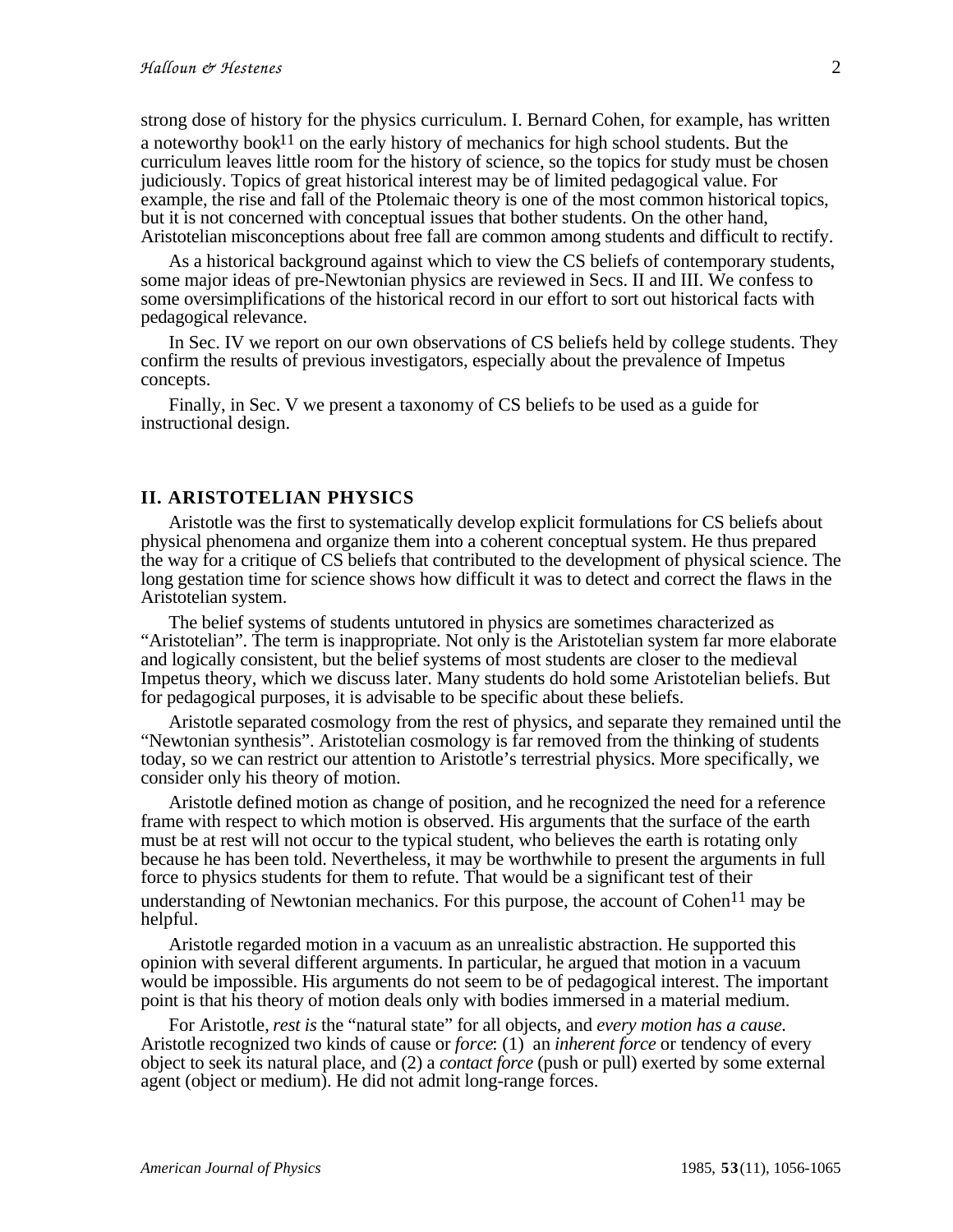The inherent tendency of an object to move toward its natural place depends on its composition. Heavy bodies, composed mainly of earth and water, are endowed with the property of *gravity,* a centripetal tendency to move toward the center of the universe. Light bodies, composed mainly of air and fire, are endowed with the property of *levity,* a centrifugal tendency to flee the center of the universe. All this is evidently far removed from the CS beliefs of students today, except for the notion that *gravity* is a tendency for heavy objects to fall down.

However, many students share with Aristotle the belief that the speed of a falling body is proportional to its weight *W*. Like Aristotle, their only measure for motion is average speed. So the speed *v* of an object which has fallen a distance *D* from rest in time *T* is given by

$$
v = D/T \tag{1}
$$

Aristotle discussed the resistance of a medium in detail and inferred that the speed is inversely proportional to the resistance *R,* which depends on the size and shape of the body as well as the density of the medium. Thus in an appropriate system of units (which Aristotle never discusses), *Aristotle's law of falling bodies* can be written as

$$
v = W/R \tag{2}
$$

Consequently, for two bodies of the same size and shape released simultaneously from rest, at any time the ratio of speeds is given by

$$
v_1 / v_2 = D_1 / D_2 = W_1 / W_2. \tag{3}
$$

In other words, *the heavier body falls faster (or farther) in proportion to its weight*. Of course, Aristotle's law is not true, but neither is Galileo's law (for bodies falling through a medium).

As a historical caveat, it should be mentioned that Aristotle's physics was qualitative rather than quantitative. Indeed, he believed that quantitative physics is impossible. Nevertheless, Eqs. (1) and (2) are straightforward algebraic formulations of his qualitative assertions, and the relations expressed by Eq. (3) were inferred and discussed by his followers in the middle ages.

Let us turn now to the other kind of force in Aristotle's theory. An external force can be exerted on an object only by a living agent in direct contact with it or indirectly through some connection such as a rope. Nonliving things are *obstacles* that stop or guide motion, but they do not exert forces. A force does not move an object unless it overcomes (exceeds) the object's *inertia*, an intrinsic resistance (mass) which is not distinguished from weight. A constant force

*F* imparts to the object a constant speed *v*, which is inversely proportional to the resistance *R,* depending on the medium as well as the object's inertia. In algebraic form unknown in Aristotle's day, this can be written as

$$
v = F/R \tag{4}
$$

In accordance with this law, followers of Aristotle concluded that an increase in speed (acceleration) can be achieved by an increase in the force, or, in the case of natural motion (free fall), by an increase in weight as the object gets closer to its natural place.

Aristotle supposed that in the absence of any force an object comes to rest immediately. So, to explain such phenomena as the flight of an arrow, he was obliged to attribute motive as well as resistive powers to a medium. Thus the arrow is propelled by the air collapsing in behind it and so transmitting, of course, the force exerted by the living agent who drew the bow. Criticism of this *ad hoc* argument lead to a revision of Aristotelian theory in the middle ages, to which we now turn.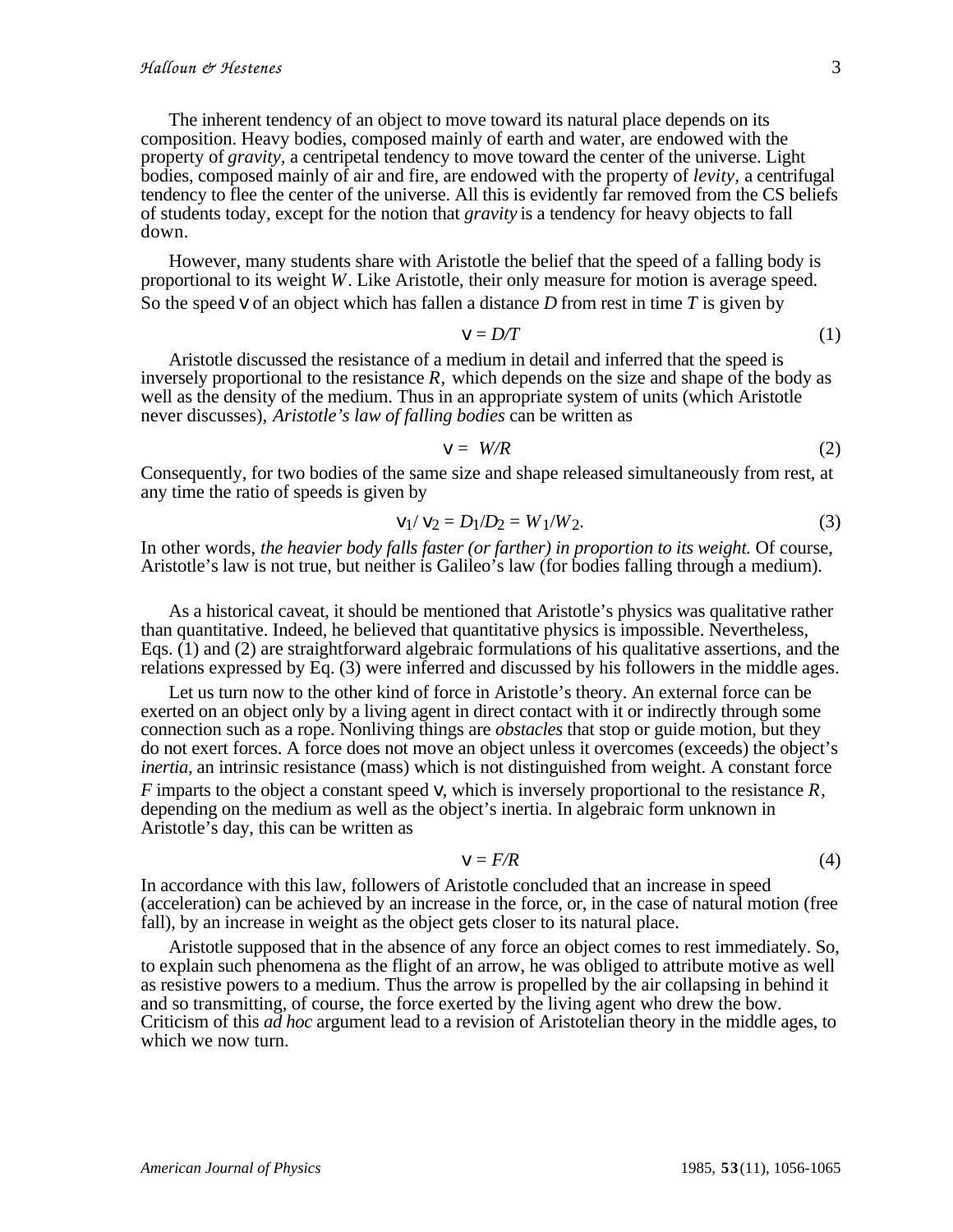## **III. IMPETUS PHYSICS**

Aristotle's idea that a medium has motive power was introduced to explain the persistence of motion in the absence of an external agent, in accordance with the general principle that every motion has a cause. This idea was rejected in favor of an alternative explanation by Johannes Philoponus of Alexandria, a philosopher and commentator on Aristotle. He proposed that when an object is thrown, the active agent imparts to the object a certain immaterial motive power which sustains the body's motion until it has been dissipated due to resistance by the medium. This transmitted motive power was called *impetus* by Jean Buridan, who was responsible for the definitive formulation of impetus theory in the 14th century.

Impetus is such a natural CS concept that some version of it occurs to a substantial fraction of students today<sup>3</sup> who usually refer to it as a force and tend to confuse it with the Newtonian force concept. Buridan's formulation of the impetus concept is such a clear articulation of the more or less vague intuitions common among students that it is worth quoting<sup>15</sup>:

"A mover, while moving a body, *impresses* on it a certain *impetus,* a certain power capable of moving this body in the direction in which the mover set it going, whether upwards, downwards, sideways or in a circle. By the same amount that the mover moves the same body swiftly, by that amount is the impetus that is impressed on it powerful. It is by this impetus that the stone is moved after the thrower ceases to move it; but because of the resistance of the air and the gravity of the stone, which inclines it to move in a direction opposite to that towards which the impetus tends to move it, this impetus is continually weakened. Therefore the movement of the stone will become continually slower, and at length, the impetus is so diminished or destroyed that the gravity of the stone prevails over it and moves the stone down towards its natural place".

Note that this statement includes the possibility of circular impetus, which Buridan used to explain the persistent motion of the planets and the grinder's wheel. Note also that the impetus idea can account for motion in a vacuum, and so overcomes Aristotle's main arguments against the possible existence of a vacuum.

The impetus concept is a historical precursor of the concepts of momentum and kinetic energy. It had a significant influence on Galileo's thinking, as emphasized by Clement<sup>2</sup> in a pedagogical context.

Albert of Saxony used Buridan's theory to explain projectile motion. This involves a compromise between the effects of impetus, gravity, and air resistance. For a projectile launched horizontally, Fig. 1 shows the three-stage trajectory he drew<sup>16</sup>. As he explained, in the initial stage (a), the impetus suppresses any effect of gravity and propels the projectile horizontally until it is sufficiently weakened by air resistance. The intermediate stage (b) shows a compromise between impetus and gravity until the initial impetus is exhausted, and in the final stage (c), the projectile falls vertically in "natural motion". A similar reasoning is exhibited by students in this age, as we shall see.



*Figure 1*. Albert of Saxony's projectile path.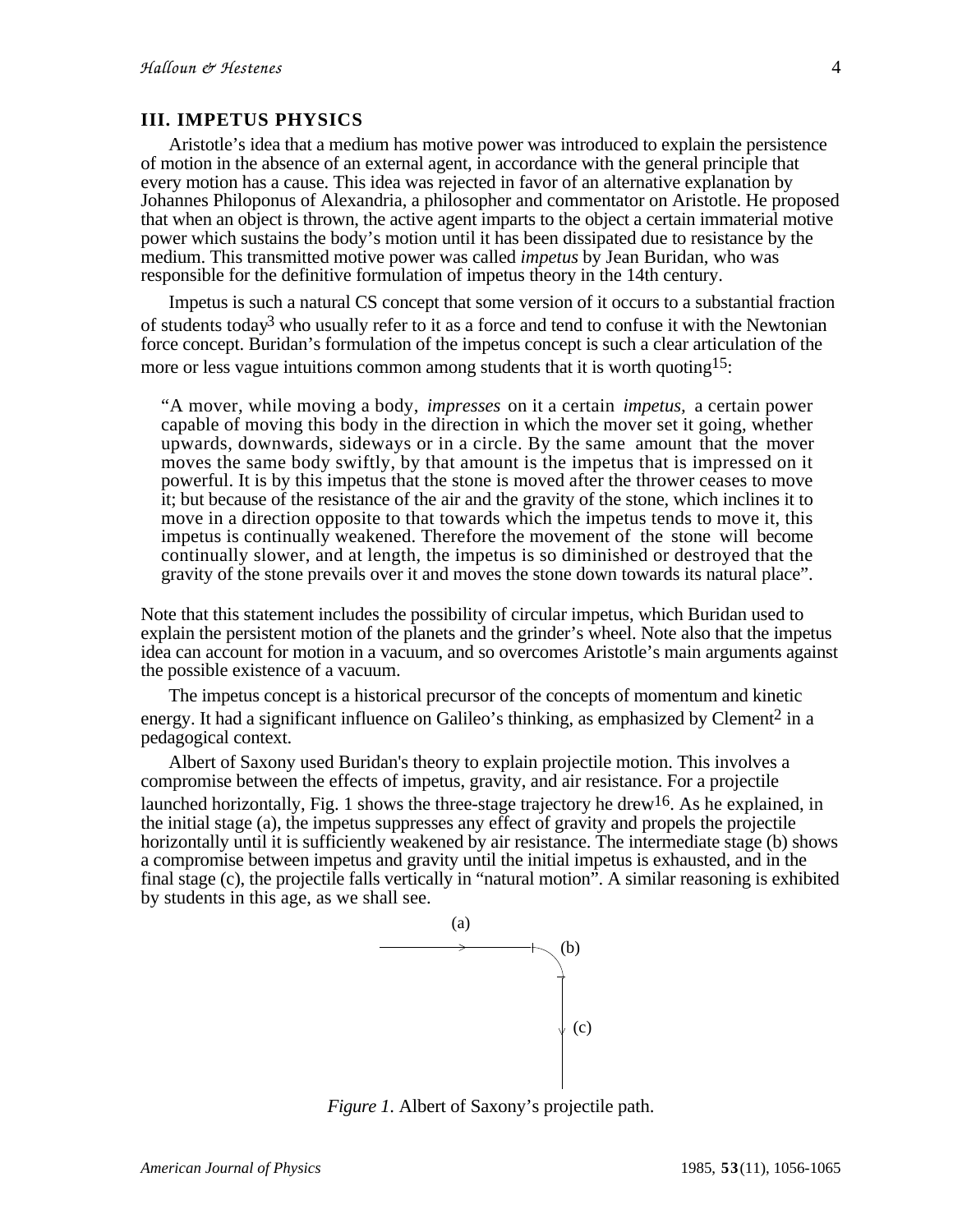Several important kinematical ideas were developed in the 14th century along with impetus theory: (a) a clear distinction was made between uniform velocity, uniform acceleration, and nonuniform acceleration, which gave birth to the concepts of instantaneous velocity and acceleration. This shows that a qualitative understanding of these concepts is possible without mathematical formalism, and thus suggests a worthy pedagogical objective. (b) Oresme invented the graphical method for representing variable quantities. (c) This was used to derive the Mertonian "mean speed rule", which says that in a given time interval, the distance traveled with uniform acceleration is equal to the distance traveled with a uniform speed equal to the instantaneous speed in the accelerated motion at the middle instant of the time interval. All these ideas were essential prerequisites to Galileo's kinematical analysis of projectile motion. We have better symbolic means for representing these concepts today, but history helps reveal the difficulties in establishing a firm intuitive base for the concepts.

#### **IV. COMMON SENSE CONCEPTS OF COLLEGE STUDENTS**

To survey concepts about motion held by college students enrolled in physics courses, we used a multiple-choice mechanics *diagnostic* test and conducted interviews with a sample of 22 students within one month after they had taken the test. A copy of the entire diagnostic test is displayed in the Appendix to the preceding paper<sup>1</sup>, and we will frequently refer to specific tasks on the test in the discussion below. The conditions under which the test was given and average performances of students were reported previously. Here we analyze the responses to specific questions. All statistics reported below are for a group of 478 students in University Physics. Pretest (post-test) results were obtained by administering the diagnostic test at the beginning (end) of the semester.

The multiple-choice alternatives to a number of the questions on the diagnostic test are readily classified as characteristic of either Aristotelian, Impetus, or Newtonian theories. This enabled us to classify pretest responses as predominantly Aristotelian for 18% of the students, predominantly of the Impetus type for 65% of the students, and predominantly Newtonian for the remaining 17%. However, nearly every student used some mixture of concepts from the three theories, and appeared to be inconsistent in applying the same concept in different situations. For example:

- (a) On the pretest (post-test), 47% (20%) of the students showed, at least once, a belief that under no net force, an object slows down. However, only 1% (0%) maintained that belief across similar tasks.
- (b) About 66% (54%) of the students held, at least once, the belief that under a constant force an object moves at constant speed. However, only 2% (1%) held that belief consistently.
- (c) About 65% (44%) of the students exhibited, at least once, the belief that an impetus is required to maintain the motion of an object. About 40% (24%) were consistent in that belief. About 37% (15%) maintained, at least once, that the trajectory of an object depends on an impressed impetus, but only 3% (1%) were consistent in this belief.

Students with quasi-Newtonian beliefs were far more consistent than the other students.

The CS conceptual systems of the students have much less internal coherence than the Aristotelian and Impetus systems. They can best be described as bundles of loosely related and sometimes inconsistent concepts. For example, although 84% of the pretested students believed that *a free* particle follows a linear trajectory, only 30% believed that the speed of such a particle is constant. Moreover, only 15% of the students held the Newtonian belief that under a constant force a particle has constant acceleration.

No doubt much of the incoherence in the student CS systems is the result of vague and undifferentiated concepts. On the pretest, 82% of the students believed that intrinsic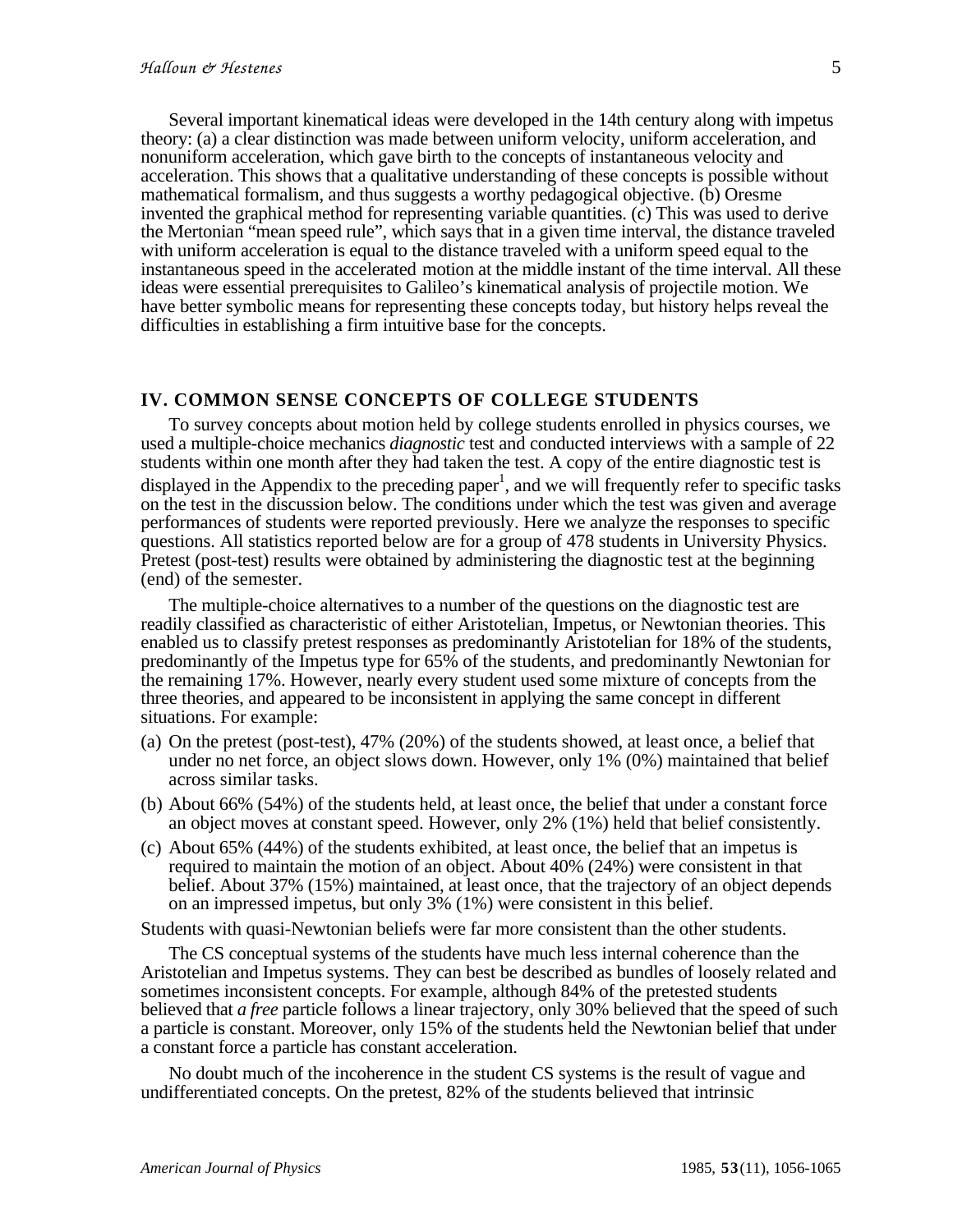geometrical and physical properties of an object affect its free fall in a vacuum. Nearly all these students held mixtures of Aristotelian and Impetus beliefs. Of these students, 83% failed to recognize the height symmetry in task (X) of the diagnostic test, and 61% confused the concepts of position, speed, and acceleration at least once. Such misconceptions were rare among students who knew that the intrinsic properties of an object do not affect its free fall.

To probe common sense beliefs more deeply, 22 students were interviewed at length about their responses on the diagnostic test. The students invariably reiterated the answers they had given previously and were slow to change them as the questions were discussed in greater depth. The students were asked to justify their answers and opinions, and the interviewer repeatedly introduced contrary information and asked for comparisons between different physical situations in an effort to test the stability of the students' beliefs.

During the interviews with several of the students, typical classroom demonstrations were given of the physical situations described in a few of the tasks on the diagnostic test. The demonstrations appeared to have no more effect on their opinions than mere discussions of the phenomena. As a rule, students held firm to mistaken beliefs even when confronted with phenomena that contradicted those beliefs. When a contradiction was recognized or pointed out, they tended at first not to question their own beliefs, but to argue that the observed instance was governed by some other law or principle and the principle they were using applied to a slightly different case.

One student argued that in task (IV), the ball after release starts its motion in a circular arc before it takes on the correct parabolic path. After watching the motion of a ball in air released from an electromagnetic arm rotating uniformly in a vertical circle, he maintained that, despite seeing the ball follow a parabolic path, the "ball will swing the same way as before it was disconnected for a short while ... [that] we cannot see with the naked eye".

Another student had argued for a straight path on question (26) of task (IX). After watching a simulated parabolic motion of a puck on an air table, she argued that "if the table were long enough, the puck would eventually go straight across ... maybe even in the direction of the air [blown from a hose on the puck]... after the force due to the air *overcomes* the initial velocity that would take the puck in this direction [that of the rocket before the engines were fired]".

Careful interviews of students who have just witnessed a demonstration are enough to make one dubious about the effectiveness of typical classroom physics demonstrations in altering mistaken physical beliefs. We doubt that a demonstration can be effective unless it is performed in a context that elicits and helps to resolve conflicts between common sense and specific scientific concepts.

After long discussions, most students who showed obstinate beliefs were able to come to adequate justifications, mostly not because they have seen something in conflict with their beliefs, but because they came to realize the inconsistency of their thinking when asked to reflect on their own arguments.

To survey the variety of student concepts in an orderly fashion, we have catalogued our results in Sec. IV A-D which follows.

#### **A.** *General concepts about motion*

This subsection is concerned mainly with how students "define" their concepts of force, gravity, and motion. Subsequent subsections will be concerned with how they use the concepts to explain dynamical effects.

Most of the interviewed students had acquired a rote knowledge of Newton's laws, either from the physics course in which they were enrolled at the time, or from a previous course. They could enunciate Newton's laws on request, but usually they were unable to see how the laws applied to a particular question. When asked to justify why a projectile follows a parabolic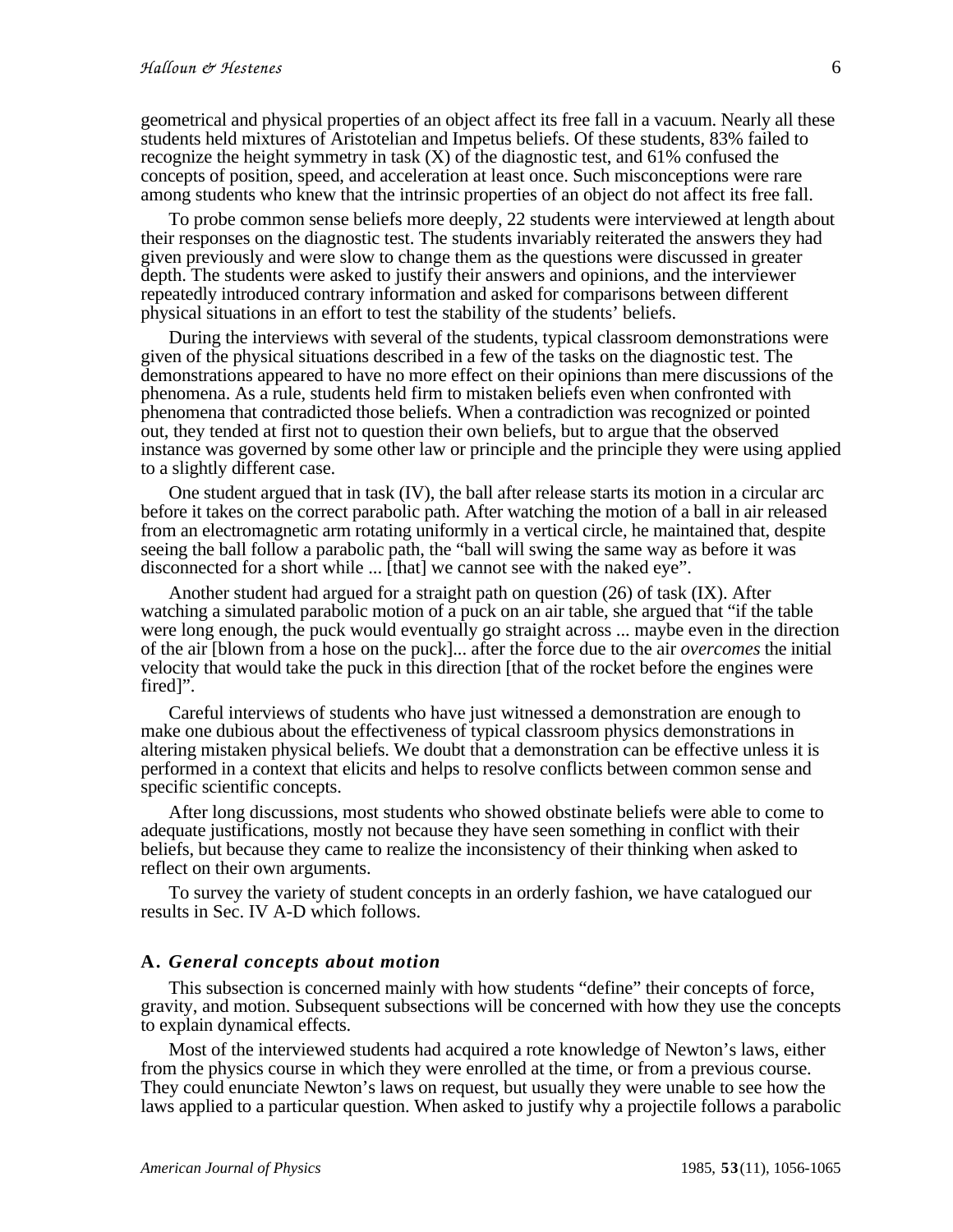path, one student replied, "I don't know. I have been taught that it goes in a parabola, but I never understood why".

In everyday life, the term "force" is used in a chaotic variety of contexts –police force, economic force, force of argument– often with vague and ambiguous associations. Thus it is to be expected that beginning students are prone to use the term "force" loosely for a variety of different concepts, some of which are not even dynamical. One student asserted that "acceleration is a force. It sounds like a force". On the pretest, 65% of the students maintained the prescientific belief that "every motion has a cause". In their search for a cause of motion, interviewed students gave the following names to a purported cause:

"A force of Inertia".

"A potential force".

"The force of velocity".

"The speed creates a force".

"Energy or force you shot it at".

"It's still got some force inside".

"The force behind it...coming from the throw".

"The power has also a force".

Some students compared the magnitude of a force to the magnitudes of kinematical concepts:

"The speed is equal to the force of pull".

"The initial velocity is greater than the force".

"The energy of blast has to be greater than the force".

Students did not use a Newtonian classification of forces. Rather, they distinguished a force that:

"only starts the motion", or

"is just changing the direction of motion", or

"has nothing to do with [changing] the speed, it only has to keep the ball moving".

For some students, the effect of a force may not appear at the instant it is applied, or the effect may be self-consuming or dissipated by external resistances:

"The force does act only after...it overcomes the initial velocity".

"This force cannot stay forever...Nothing stays forever".

"The cannon has enough force to take [a cannonball] only that far".

"The force decreases...because of the pull of gravity in that [opposite] direction".

Many students believe that inanimate objects may serve as barriers to stop or redirect motion, but not as agents of a force. As one student explained,

"there was a force when you were holding [a ball] in your hand... [but when the ball is sitting on a table], there is not a force on the ball...this is different. The ball wants to go down, but the table is only holding it...keeping it from moving".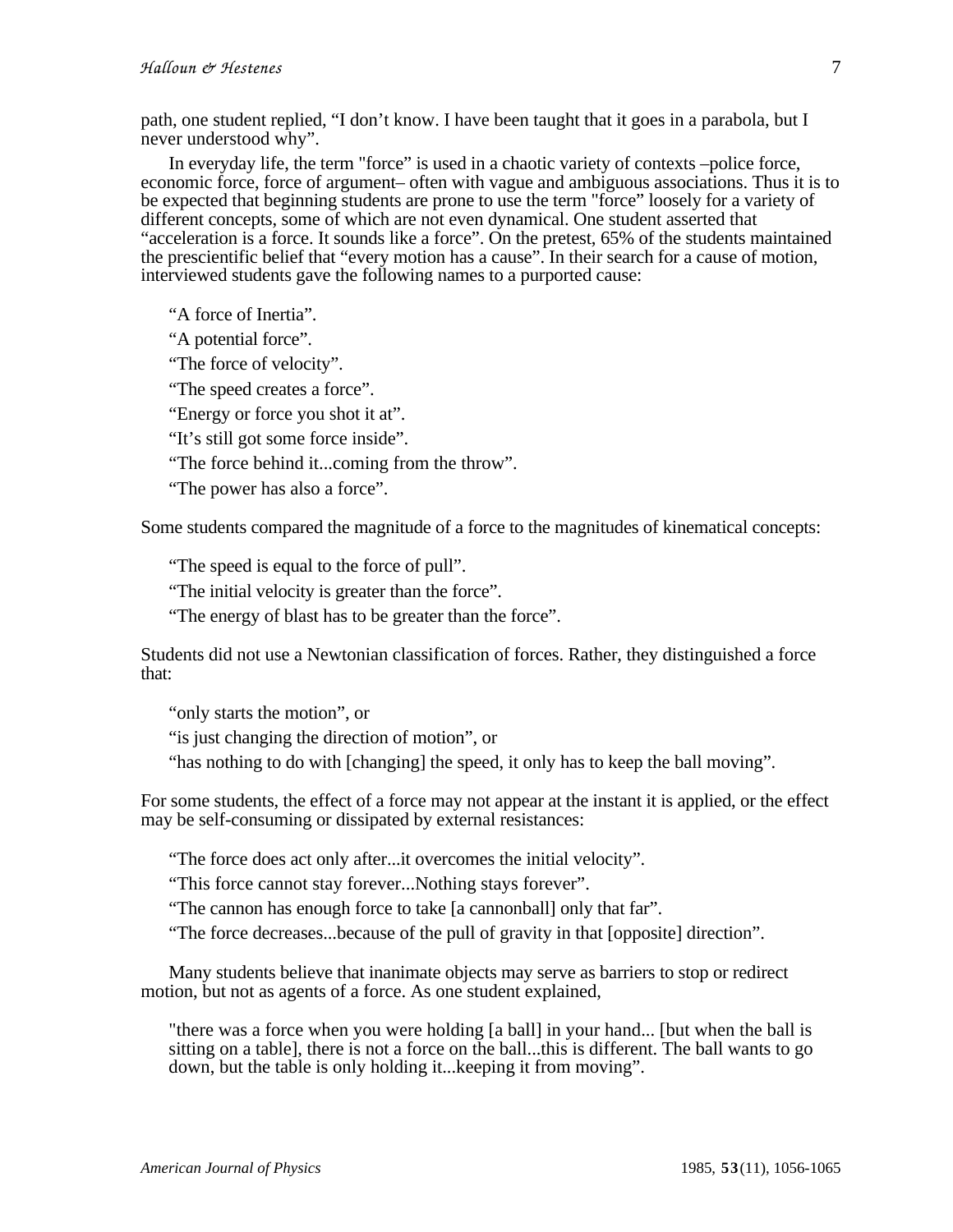The same student argued that a force is not required for objects to fall, since they "always want to go down". As he explained,

"There is no force on the ball [falling down]...There was a force when you were holding it, but when you let it go there is no more force and the ball is free to fall...the ball wants to go down, but you were holding it...so when you let go, it goes back to ground, and there is gravity".

Here the interviewer intervened to ask whether gravity is a force; the student replied:

"No. I don't know...I guess not since [after a ball is released] it speeds up for a short while...to reach the speed of fall. Then the ball must go at constant speed because there is no force to stop it or maybe to make it speed up...So I guess no, gravity is not a force".

Some students believe that gravity is a kind of impetus acquired by falling objects. As one student said, "gravity increases as objects fall...because their speed gets greater and greater". We shall hear more of this idea later.

All the interviewed students accepted the existence of a vacuum, but some maintained that motion is impossible in the absence of a material medium. As one student explained,

"If you release a body in a vacuum, it stays where it is... There is no motion in a vacuum...because gravity does not act in a vacuum. Gravity acts only if there is air...a body moves down because of the air that pushes down on the body...Air pushes also in all directions; this is friction...But the push down is greater than friction and that is why a body falls".

"The heavier a body is, the less the effect of friction...The mass of a body helps air push down. . . [In water, the speed of fall is smaller than it is in air] because friction in water is greater than in air. The water pushes down more than air, but the speed is smaller because friction in water has a larger effect than in air [because of the density of water], larger than the push down".

With respect to the kinematical aspects of motion, the most common and critical problem for students was a failure to discriminate between the various kinematical quantities. This was clear among the interviewed students, although most of them had already completed a study of kinematics in their physics classes. Over 30% of the students maintained on the pretest that two particles have the same speed when they simultaneously occupy the same position, even if the two particles were moving with different constant speeds. When interviewees failed to justify or refute their misconception, they were asked to assume that the two particles [task (I) of the diagnostic test] move with constant speeds of 10 and 15 mph, respectively. Then they were asked what the common speed of the two particles would be at the instant they met. A student replied:

"Since they met at [position 2 of task (I)], both should have the same speed...It is a value between 10 and 15 mph". [When reminded that the two balls move with constant speeds], "then I guess they cannot have the same speed. [Ball] A will always go at 10 mph, and B at 15 mph. But when they are at [position] 2, how could they meet if they don't have the same speed? Wouldn't they, at least at the instant they met?"

Faced with the same problem, two other students argued,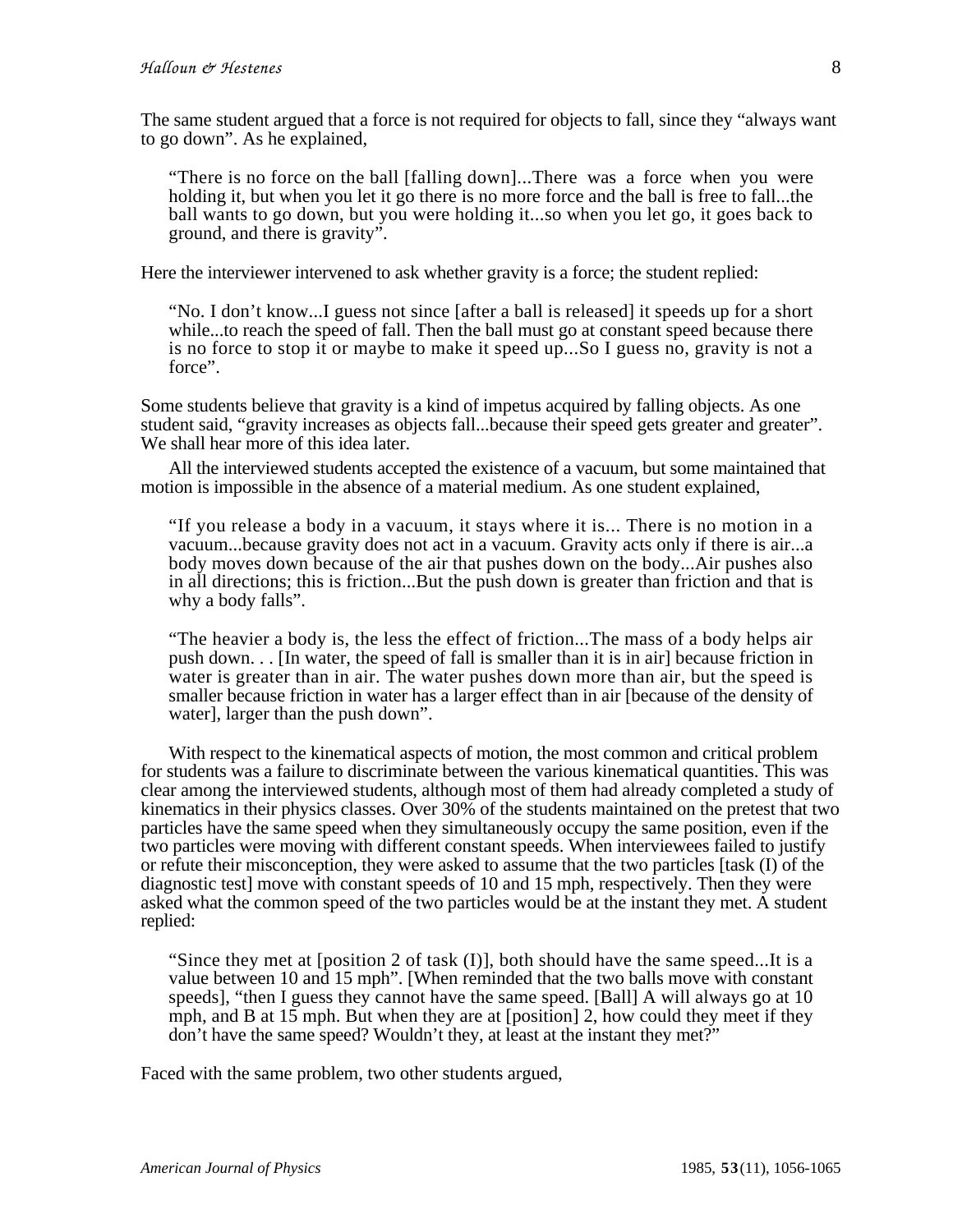- AL: "Since they met... they meet during a certain period, no matter how small it is...during that period, they are at the same position, they must have the same speed, otherwise how could they have met!"
- SC: "Their speed would be 13 mph or so...but they have constant speeds...B covers a longer distance than A, but they both reach there [position 2] at the same point...and during the same time...Oh, no! They should have different speeds at 2".

The rest of the protocol for SC, which we do not relate, provided a beautiful example of intellectual equilibration, as she recognized a contradiction in her thinking and went on, with some help by the interviewer, to discriminate between average and instantaneous speeds.

#### **B.** *Free particle motion*

Students with Aristotelian beliefs produced the most bizarre arguments. Thus one student argued that block X of task (XI) would instantaneously come to rest after external forces cease to drive it because "you need wheels to keep it going". Arguments furnished by Impetus thinkers were more plausible. Students GT and ST had shown straight paths for the ball leaving the tube of task (V). However, they had two typical erroneous beliefs about the kind of speed the ball would have along the path:

- GT: "...the ball before wanted to go in a straight line, but because [the tube] doesn't let it go, the ball acquires *a power* that will make the ball jerk [when it leaves the tube] and acquire a new speed bigger than the one it had before...This power *depends on how long* the ball twirls inside the tube...It will let the ball speed up until it *wears out.* Then the ball goes at constant speed".
- ST: [When the ball moves inside the tube], "it acquires a power *waiting to be released.* The speed of rotation [inside the tube] creates a force or a power...that makes the ball first speed up, then after the power vanishes, [the ball] starts decelerating".

Most Impetus students believed that the impetus starts wearing out at the instant the ball leaves the tube, while some maintained that this impetus is maintained until some resistance is encountered. For that impetus, students used the names power, force, acceleration, velocity, momentum, inertia, or energy indiscriminately.

Two other students, AC and SC, had shown curved paths for the ball of task (V), and argued that the motion is maintained by a sort of circular impetus.

- AC: "When you train something to do something for quite some time...this thing [the ball] will do the same thing [move in a curved path] it was trained to do, by itself".
- SC: "The ball goes like this [curved path] because it still had some momentum when you were turning it in a circle, and it wants to go in a straight line. So it does not go in a circle [back inside the tube] and not in a straight line. Instead, it goes [in a curve] until the momentum wears out...then it goes straight".

A compromise between the "natural tendency" of the ball to go straight and the motion it was trained to undergo was shared in a different way by less than 1% of the students. Those students argued that as a result of the circular motion inside the tube, the ball of task (V) acquires a tendency to move radially outward, i.e., to leave the tube in a centrifugal direction. The actual path the ball follows outside the tube will be a compromise between the acquired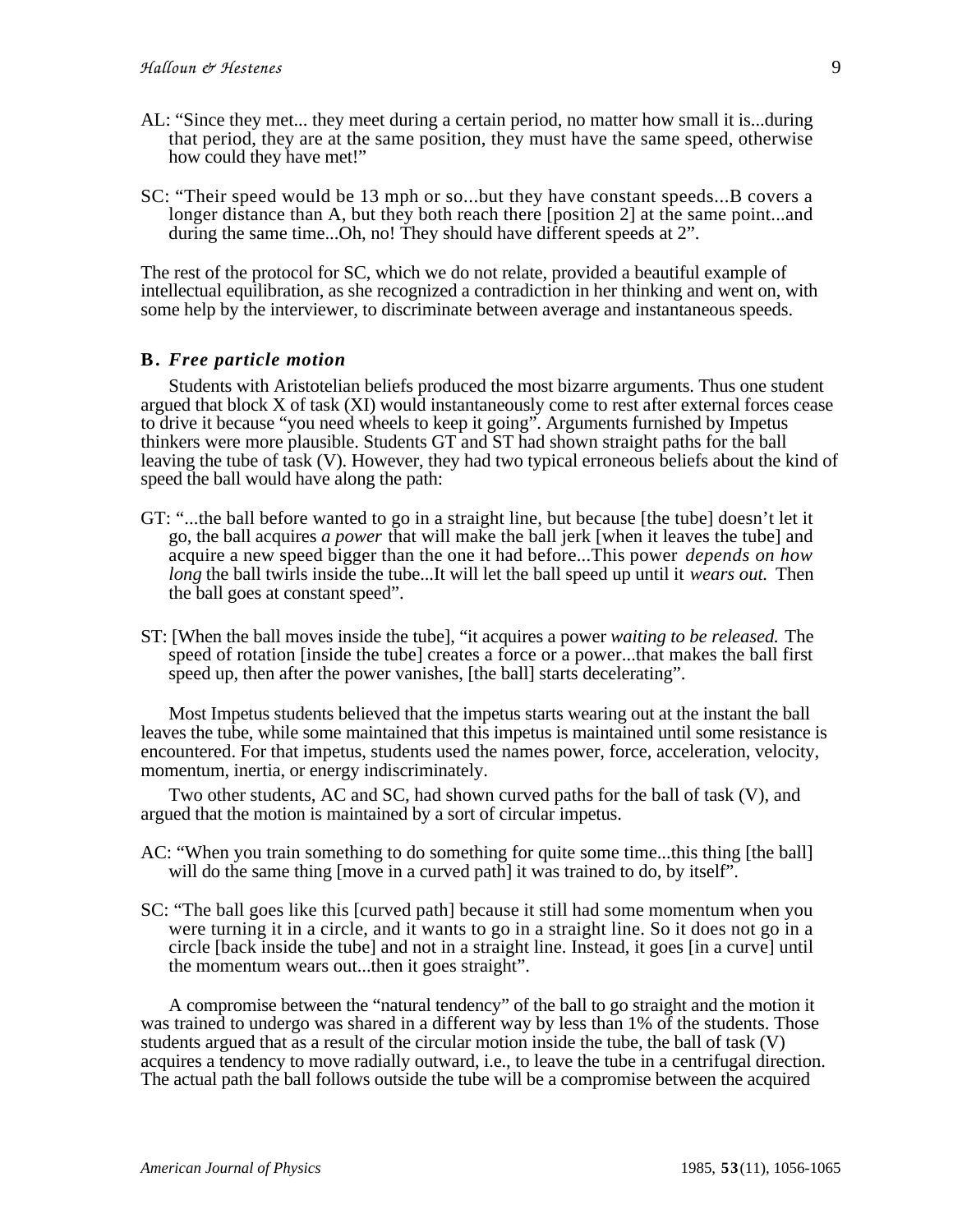centrifugal tendency and its natural tangential tendency. A student who had shown such a compromise path on the pretest explained,

"The ball goes out in the direction of the resultant of the acceleration of rotation [the tendency to move tangentially to the tube] and the centrifugal force that would take the ball [radially outwards]".

Incidentally, the same student had argued that if the ball of task (V) was to leave a tube suspended in air, but in the absence of gravity, the ball would "stay in place. It does not move beyond the point you left it at". Yet, when the tube is laid on a horizontal table, the linear motion of the ball outside the tube becomes possible due to the presence of a rigid support, or guide: the table. On the other hand, the student argued that linear motion in thin air could have also been possible outside the tube, or beyond the edge of the table, if the tube or the table on which the tube lies were "long enough to...train the ball to go that way".

A kind of impetus conservation was shown by 28% of the students on task (IX) of the pretest. Those students believed that in the final stage of the rocket's motion –after the engines are shut off– the rocket would return to the direction of motion it had before the engines were turned on. Interviewed students who showed such a belief argued that when the rocket was coasting in space in the absence of external forces, it was endowed with a kind of impetus that took it in the specified direction. When the engines are turned on, they continued, a force acts against that impetus and takes the rocket in a compromise direction. "When you shut the engines off", a student argued, "there is only the horizontal component [the one parallel to the initial direction] of the speed, and the rocket goes in its direction". Thirteen percent of the students had argued that in the second stage (when the engines are on) the rocket acquires a new impetus that adds up to the former one in the final stage. As a result, the rocket moves in the direction of the resultant of the two impetuses after the engines are turned off.

Students with Impetus beliefs differed not only with respect to how the speed and direction of impressed motion are maintained, but also with respect to how an impetus is acquired, and to whether and how it dissipates. These differences are better revealed in Sec. IV C and D.

#### **C.** *One-dimensional motion under a constant force*

In this subsection we examine student beliefs about motion under a constant force including gravitational free fall and fall constrained to inclines.

On the pretest, 14% of the students shared the belief that a particle subjected to a constant force moves with a constant speed. Of the students who maintained that under a constant force the speed of a particle continuously increases, 40% believed that the increase in speed is proportional to the magnitude of the force and the distance traveled. Of all students, 47% believed that the time interval required to travel a specified distance under a constant force is inversely proportional to the magnitude of the force. None of the students showed the Aristotelian belief that a constant motive force moves a physical object only a limited distance. But 27% of the students held that a force cannot keep accelerating an object indefinitely, and that the object reaches a critical speed limit determined by the magnitude of the force and the mass of the object.

With respect to task (XI), student CM argued that "if the mass of block X it greater than the force of [pull] of Y, block X stays in place...it could not be moved". For CM, as for Aristotle, the mass of an object is a resistive force even on frictionless surfaces. Students who shared this belief were asked during the interviews to imagine block X pulled on different surfaces, e.g., polished and unpolished wood surfaces, sand, ice, etc., and to compare the motions that the block would undergo on the various surfaces. CM, like a few other students, maintained that the mass of the block always resists motion the same way, except on surfaces like ice, but only because "ice is slippery".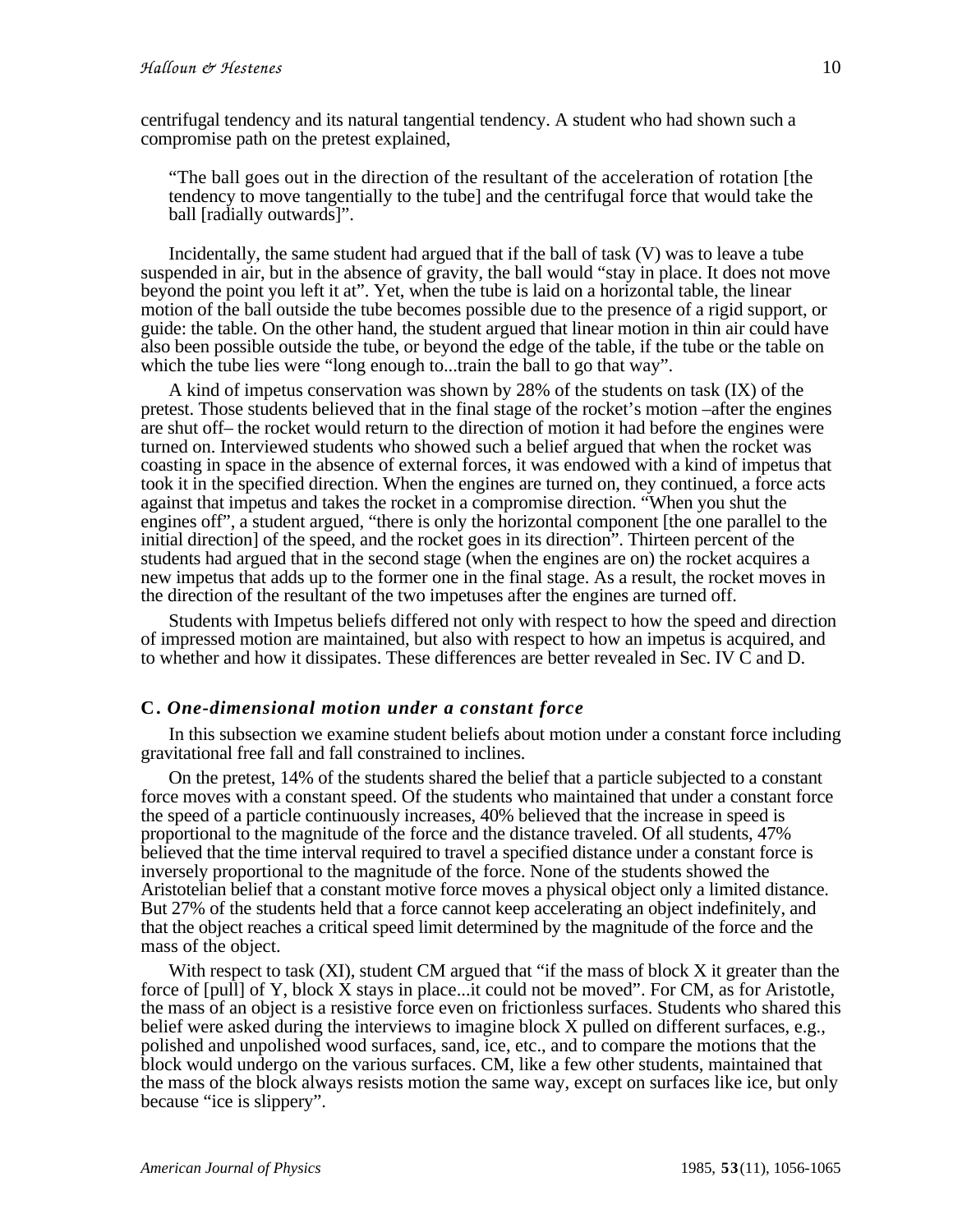Students who believed that a particle under a constant force always reaches a speed limit furnished diverse arguments for their belief.

- GT: "Block X first speeds up until it reaches a speed equal to the pull of Y...then it keeps going at that speed...That maximum speed is always equal to the force you apply. [For instance, if you apply a force of 10 lb, to block  $\overline{X}$ , the maximum speed would equal 10 ft/s".
- BM: "A constant force speeds up a body...but only until the body reaches the speed that would have used all the power of the force. [The body thereafter moves at constant speed]".
- AP: "Isn't there a limit for everything?...How could an object go faster and faster all the time...there must be a limit".
- PA: "Gravity pulls down [on an object in free fall], but there is something that makes it level off. I don't know what it is. It just does not seem reasonable that its speed can keep increasing indefinitely".
- AL: "Galileo did the [free fall] experiment in Pisa and said they [falling objects] reach a speed limit. I guess...because Galileo did it, or at least if what I know about him is true, this must be true".
- KC: "I answered there is a maximum speed [in free fall] because I based my answer on what a friend told me. He is a parachutist. He told me that because of air, they can reach a speed limit".

The last two statements remind us that students are all too ready to justify their beliefs by an appeal to authority, one of the achievements of teaching passive rote knowledge.

Seven interviewees believed that after block X of task (XI) reaches its maximum speed, that speed will be maintained whether or not block Y remains connected to block X. Furthermore, some believed that changing the magnitude of the motive force does not change the magnitude of the speed limit. For instance, GT argued that if you "double the pull on block X [the maximum speed] remains the same, only the time...and the distance...to reach that maximum will be cut in half".

Six interviewed students who had argued for a maximum speed in free fall said that this speed "is equal to gravity...32 ft/s." On the other hand, some students believed that "gravity" does not act instantaneously from the moment [you set an object free to fall], it takes a while". JS and CM gave similar arguments:

- JS: "Zero force acts on the ball [at the instant it is released]. As it goes down, the force of gravity increases...and that's why the speed increases".
- CM: [A free falling ball] "goes faster and faster because gravity pulls more and more as it goes down. It's just like a magnet. The closer the object is to the magnet, the harder it is attracted...Gravity pulls harder, the closer the ball comes to earth".

On the other hand, some students believed that gravity does not act the same way in free and constrained fall. The distinction, though, is not clear. Some students, like PD, believed that in free fall, but not on inclines, objects move with the same acceleration irrespective of their physical properties.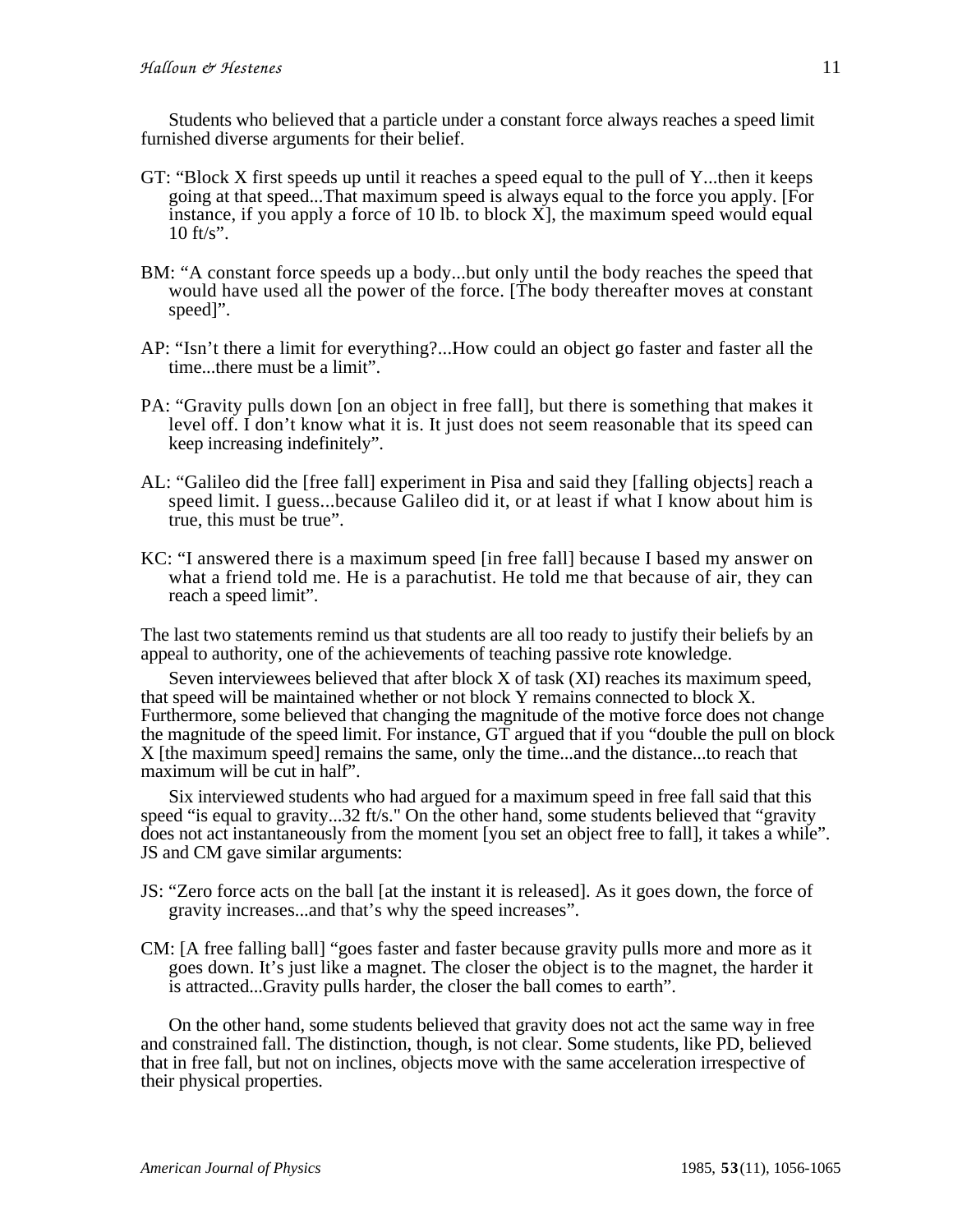PD: "Heavier bodies slide down an incline faster than lighter ones...even if friction and air resistance are ignored...On inclines, gravity does not act the same [as in free fall]...there is a difference somehow, but I don't know what it is".

For some students, gravity manifests itself by a constant force but not by a constant acceleration. Objects of different mass then cannot fall with the same acceleration.

- CM: "Gravity means the same force on any object...it pulls as hard...the same way...I mean by an equal force on all objects".
- PM: "Gravity means the same force pulls on different objects...I know that gravity is 9.8 for all bodies".
- JM: "Acceleration of gravity is constant. Then if you double the mass...and since you have the same acceleration...two units of mass go half as fast as one unit of mass".

Some students even believed that weight and "gravity" are two different forces. KB argued that "The velocity [of free fall] is due to the weight and gravity. It is due to the resultant of both". For students like KB the weight increases with the mass of a falling object, whereas "gravity is constant for all" objects. Or, another student says,

PA: "Heavier objects fall faster because I know this...Because we have two kids...and when we go down a water slide which is reasonably frictionless... I go faster when I have a kid on my shoulders than when I go down alone...Gravity is the same for all objects. It's the same pull all the way around for different objects...But beside gravity there is the weight....

[Yet if two objects of different masses fall together], the heavier one falls faster first until a certain point...then the other one catches up and they level off...and they go together at the same speed all the rest of the time".

This "catching up" process is better revealed in Sec. IV D. As to why it happens, students could not provide any better explanation than "I know it just happens", or, "it just seems logical".

## **D.** *Two-dimensional motion under a constant force*

Many students have some notion of parabolic motion, but few of them recognized it as the consequence of a constant force. Thus 66% of the pretested students were able to identify the correct parabolic path for the projectile of task (VI), but only 20% of those students were able to identify the similar path for the rocket firing its engines in task (IX). Interviews confirmed that the students had great difficulty identifying a common principle in the two tasks.

Most of the students maintain impetus concepts, but differences in their concepts are evident in their comments about projectile motion. Some of them believe that a projectile's motion is not only determined by its initial velocity, but also by how that velocity was imparted. JT asserted that a ball launched in the air with an initial velocity *v* goes horizontally for a while, traveling a distance that is greatest if the ball is thrown by hand, smaller if released from an airplane flying with that velocity, and much smaller if projected off a table with velocity *v* (Fig. 2). Another student who argued for the same paths tried to explain the difference.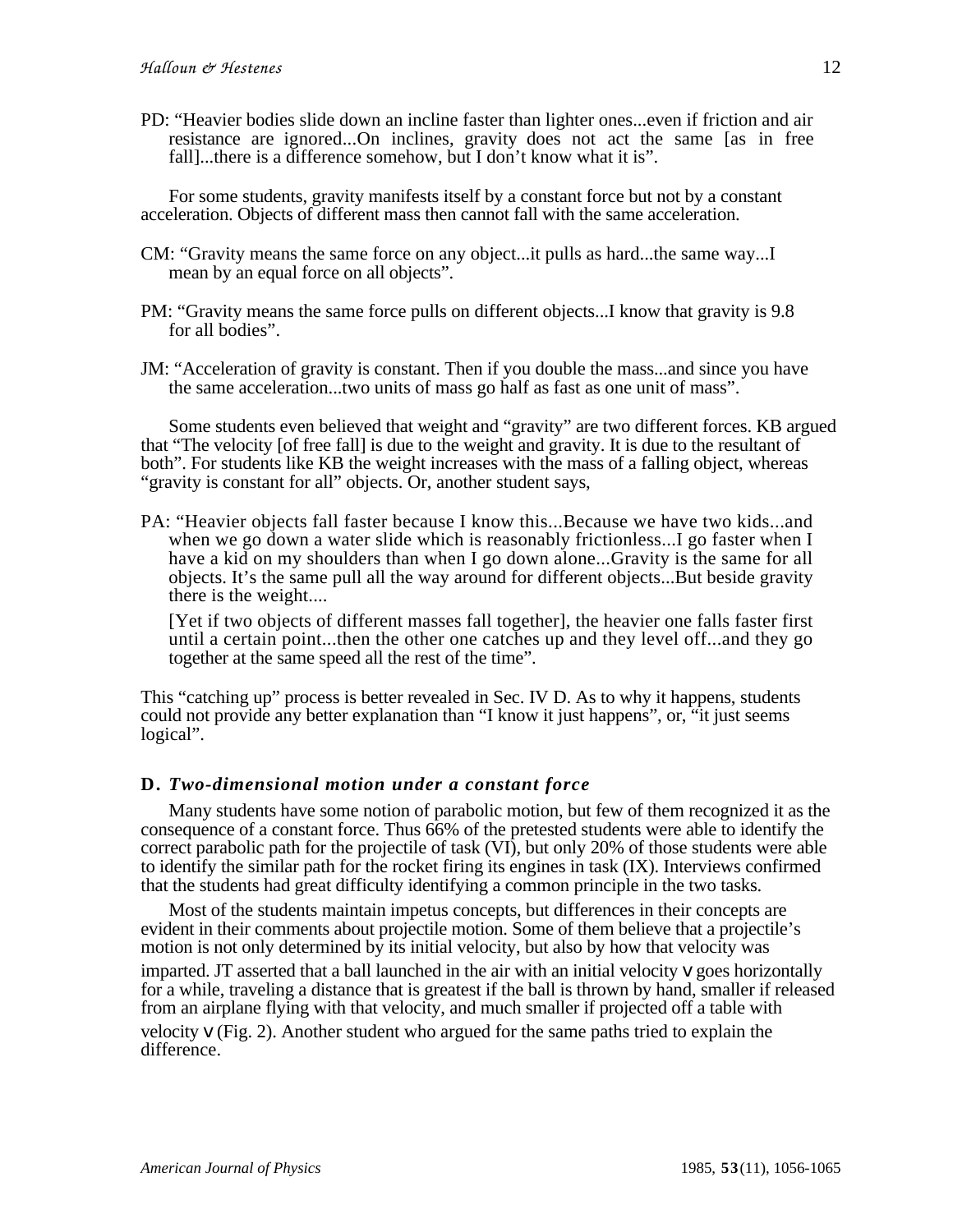

*Figure 2*. Projectile paths depending on how an impetus was imparted: (a) for an object thrown by hand, (b) for an object released from an airplane, and (c) for an object projected off a table.

AC: "[In case (a)] you are giving the ball a speed in a straight direction...the harder you throw it, the more it will go straight. [In cases (b) and  $(c)$ ] you are not giving it power, you did not give the ball power to go in a straight line first as you did [in case (a)]. Here, [case (a)] you're giving it an energy, a certain energy to go straight...there, because the plane was just carrying it [and because the table was directing the ball]...the plane does not give it [the ball] a power to go straight".

Students RS and DL argued that the ball of Fig. 2 goes as shown in cases (a) and (c), but not in case (b). In the latter case, the ball would go straight at an angle with the horizontal, as shown in Fig. 3.

- DL: [The path followed by the ball] "is the resultant of the velocity given to it by the plane and gravity...[but if the airplane's engines suddenly are turned off, or the ball is thrown by hand or projected off a table] the plane/ball goes like this [Fig. 2(a)] because the horizontal velocity overcomes gravity...the horizontal force which is a product of the blast...is greater than gravity...here [when the ball is released from the flying plane] this ball is just dropped...first it was carried by the plane and it is just dropped. It's not given any blast or anything".
- AL: [Argued that a projectile falls straight down unless launched with a velocity whose magnitude is above a certain critical level, no matter at what angle you launch that projectile. Furthermore, he argued that no matter how you launch a projectile, it never starts its motion tangentially to the initial velocity, and that is] "because gravity is pulling down on it".

Some students, like RS, argued that the projectile could start the motion in the direction of the initial velocity, but only if that velocity is "greater than gravity" (Fig. 4).



*Figure 3.* "Compromise" velocity v and path of a projectile released with initial velocity u subject to "gravity *g*".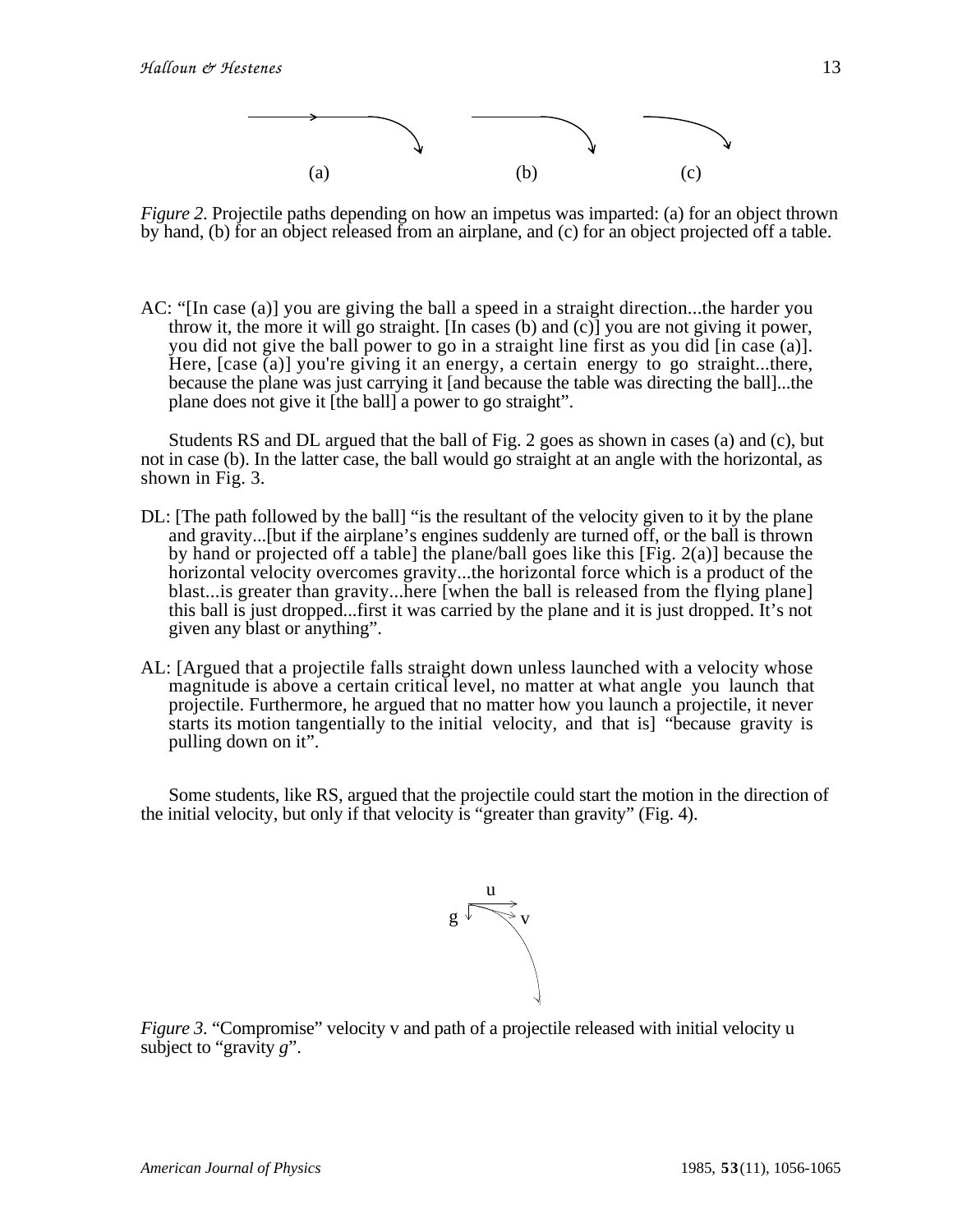

*Figure 4.* Path of a projectile subject to "gravity *g*" and released with initial velocity u. (a) "smaller than or equal to *g*", or (b) "greater than *g*".

Students who argued for the paths of Fig. 2 were divided as to how the impetus varies. Some, like RS, maintained that the impetus, hence the speed of the impressed projectile, remains constant along the horizontal part of the path. Others, like JS, maintained that the impetus starts wearing out from the instant an impressed projectile gets disconnected from the original mover. Consequently, the speed of the projectile decreases along the straight part of the path that is in the direction of the initial velocity.

- RS: "Its speed remains constant...because of the power...because of the force behind it...until the power starts wearing out...and the initial velocity is overcome by gravity. Then [the ball starts curving and] its velocity keeps increasing because of *g*...It keeps curving until the power vanishes [or as AL put it, "until the horizontal velocity becomes zero"]...then gravity takes over...and the ball falls straight down at constant speed".
- JS: "The ball goes first in a straight line because of the force behind it...This force is constant...Oh no! It can't be, because it slows down here [along the horizontal part of the path]. Force, then, must decrease up to here [where curving starts], because gravity acts down on it...from here on [straight vertical part of the path] there is no more force behind it...only gravity pulls it down".

Some students, like SL, maintained that the impetus remains constant, or like TS, that the impetus can build up during the motion.

- SL: "Because of the amount of energy or force you shoot it at...the thrust of the firing keeps the ball going in a straight line...But gravity pulls down on the ball...it pulls more and more...until [gravity] equals this amount of force [impetus]. The ball then starts curving down...it keeps curving because of the amount of energy that is still propelling it forward...but gravity is now becoming greater and greater".
- TS: "The force [impetus] increases as the ball goes down, because gravity is pushing down now in the same direction of the motion...then it provides the ball with more and more force as it goes down...but gravity, the pull of gravity is constant".

Arguments similar to the above were given for projectiles launched at an angle with the horizontal (Fig. 5.).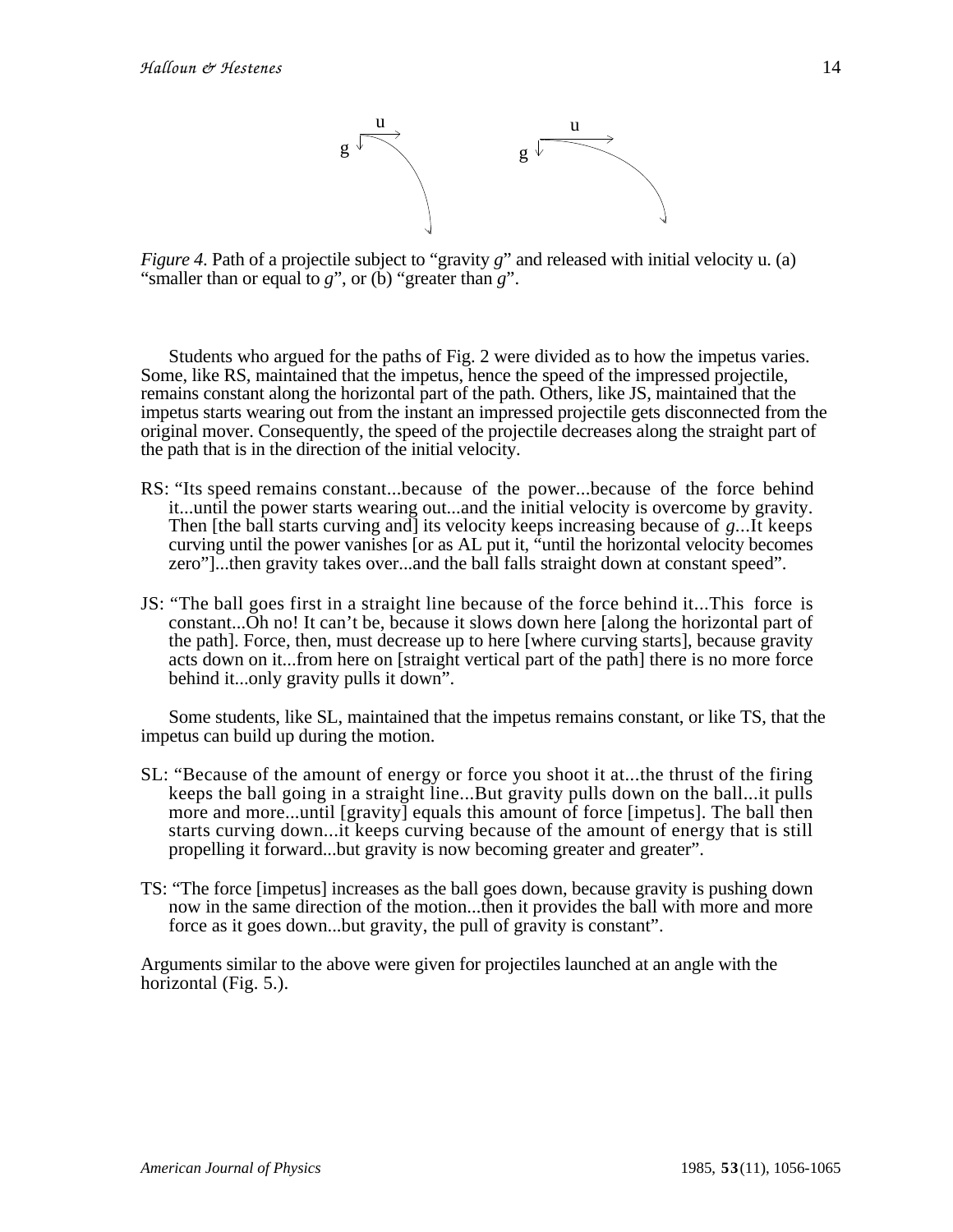

*Figure 5*. Typical impetus paths for projectiles launched in an oblique direction.

JT: [On the way up], "the ball goes straight up because of the force...that the ball receives when you fire it...This force decreases on the way up...but the ball moves at constant speed...The force has nothing to do with the speed, it only has to keep the ball moving...[On the way down] you don't need that force any more...The ball would fall down, I mean always fall down if there is no force. So there must be a force that moves the ball up. But this force cannot remain the same because the ball wants to go down...and this takes a power from the force, so it diminishes [to a value that is not big] enough to take the ball up...but enough to take it sideways instead of [falling straight down]".

For JT, that ball maintains a constant speed during all its motion.

RS: [Around path (c) of Fig. 5], "The force behind it diminishes...but not completely... The ball falls at constant speed...the initial power tends to take the ball [horizontally] but gravity pulls it down [vertically] so that the path [on the way down] is the resultant of both [impetus and gravity]".

For most students, an impetus maintains motion in the direction of the velocity of projection or in the direction of the resultant of that velocity and other existing forces. However, for 15% of the students an impetus also maintains the path of motion, as if an impressed object "Trained to do something" gets endowed with a memory, or becomes conditioned "to do what it is trained to do".

#### **V. A TAXONOMY OF COMMON SENSE CONCEPTS ABOUT MOTION**

To organize our knowledge about CS concepts and provide a guide for applying it to instruction, in this section we develop a brief annotated taxonomy of the most significant CS concepts. It would be impractical to categorize the many variations of each concept found among students, so we have attempted to give formulations of the concepts which express the most common beliefs.

To develop a taxonomy, we need classification principles. Fortunately, Newtonian mechanics provides us with a ready-made classification scheme, and we can classify CS concepts about motion as alternatives to specific Newtonian concepts. Accordingly, we recognize two general categories: *principles of motion,* corresponding to Newton's Laws of Motion, and *influences on motion,* corresponding to specific laws of force in Newtonian mechanics.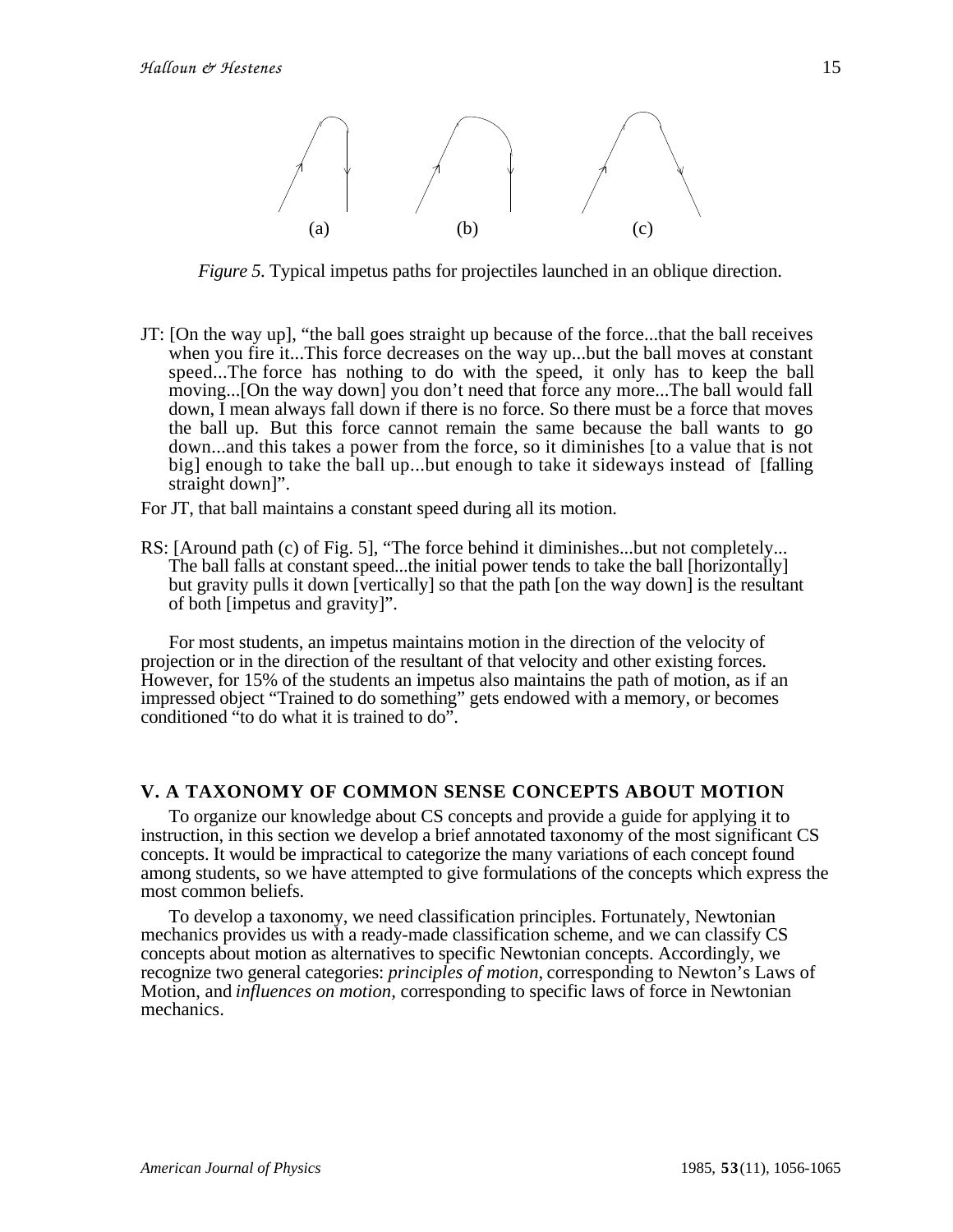# **A.** *Principles of motion*

1. *Description of motion:* CS kinematical concepts commonly have the following characteristics:

- (a) The concepts of "time interval" and "instant of time" are not differentiated. An "instant" is regarded as a very short time interval.
- (b) Velocity is *defined* as distance divided by time. Thus average velocity is not differentiated from instantaneous velocity.
- (c) Concepts of distance, velocity, and acceleration are not well differentiated.

2. *In the absence of forces, every object remains at rest (with respect to the earth).* In a common sense system, this principle plays a role analogous to Newton's First Law.

The tacit adoption of the earth as a preferred reference frame is especially significant, as it is undoubtedly based on direct perceptual experience. One of the marvels of the human perceptual system is the fact that from diverse sensory input it creates a representation of an environment at rest while the observing subject moves, rather than one in which the observer is always at rest while the environment moves. Of course, the testimony of the senses is not to be denied; rather, Newtonian theory tells us how it should be reinterpreted to be consistent with a wider range of experience. This example suggests that to deal most effectively with particular CS beliefs, instructional design should depend on how those beliefs are grounded in perception, but that is a matter for future research.

3. *The causal principle of motion: Every motion has a cause.* This is a CS analog of Newton's second law.

- (a) *Motion is started* by
	- (i) *a force* applied to the object by an external agent;
	- (ii) *gravity,* an intrinsic tendency to fall down.
- (b) *Motion is sustained* by
	- (i) continuous action of an applied force or gravity,
	- (ii) an *internal force (Impetus)* in the object.
- (c) *Motion may be opposed* by
	- (i) intrinsic resistance (weight or mass) of the object,
	- (ii) resistance of a medium surrounding the object,
	- (iii) obstacles that "get in the way".

The action of a resistive medium or an obstacle is not an active force, because it does not start or sustain motion. It may, however, be called a *reactive force,* to help students develop a general force concept.

4. Newton's third law is inconsistent with common sense intuitions. Maloney<sup>17</sup> has studied and classified rules generated by students to deal with situations where the third law applied. He found that most students characterize the reciprocal interaction between two objects by some sort of *dominance principle:* (a) The greater mass exerts the greater force, or more frequently, (b) the object which causes motion of the other exerts the greater force, because it overcomes the other's opposition.

5. The Newtonian superposition principle (Vector addition of forces) has two CS analogs: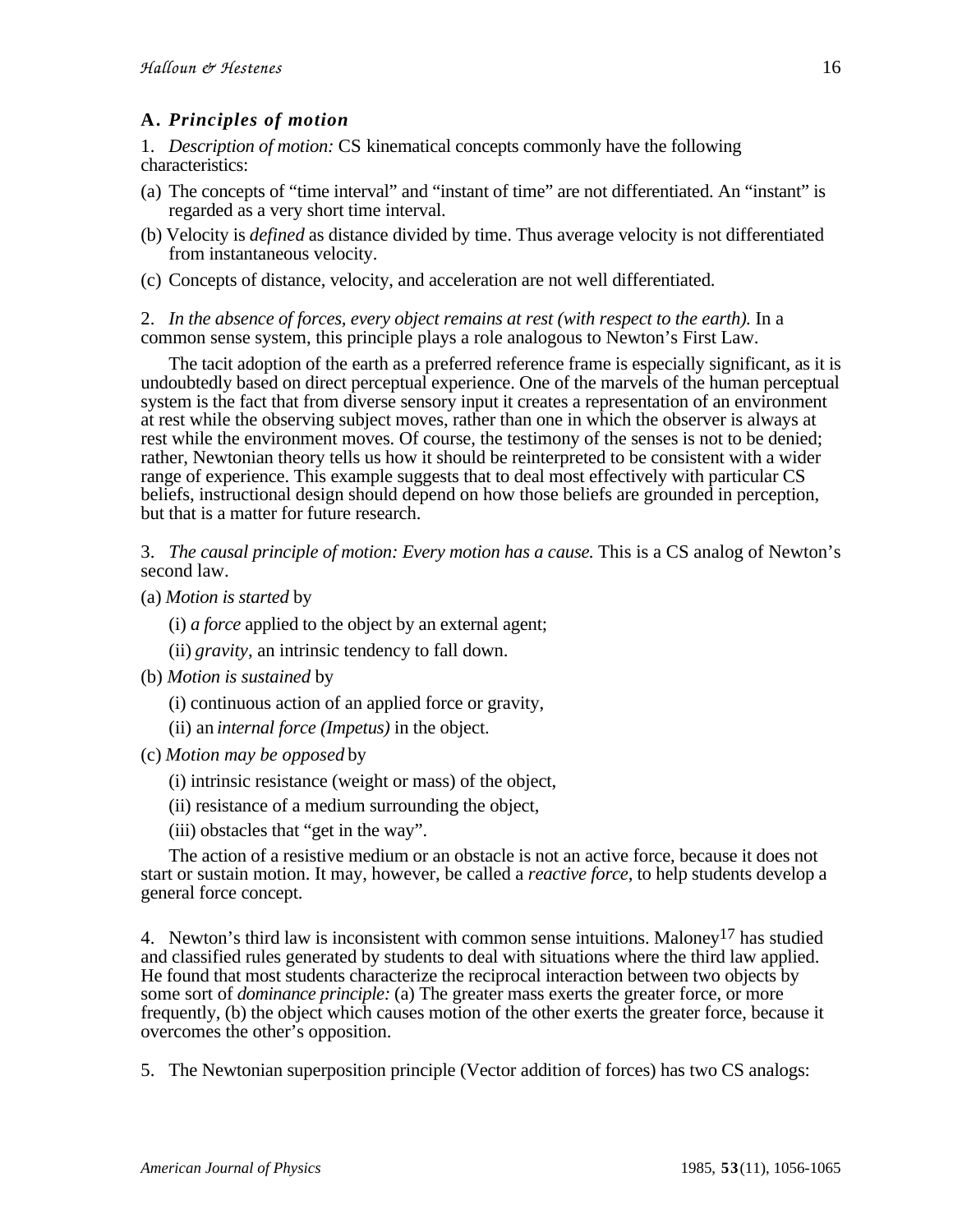- (a) *Dominance: Motion is determined by the larger of two competing forces.* This principle has a natural origin in the experience that, to move a heavy object, one needs to push harder and harder until the push "overcomes" the resistance, and less effort is needed to maintain and harder until the push "overcomes" the resistance, and less effort is needed to maintain motion. A student needs to reinterpret this experience to accept Newtonian theory. Textbook statements such as "resistance can be neglected", might be interpreted by students as confirmation of the dominance principle.
- (b) *Compromise: Motion is determined by a compromise among competing forces.* Of course, the superposition principle can be regarded as a kind of compromise, but student ideas of compromise are likely to be vague or involve an impetus. Sometimes dominance and compromise principles are used together, as we saw in connection with Fig. 4.

# **B.** *Influences on motion*

1. An *applied force is* a push or pull exerted by an agent in direct *contact* with the object. For some, only living things are recognized as agents of force. The effect of an applied force is commonly characterized by the following *causal principles:*

- (a) *Inertial resistance:* A force cannot move an object unless it is greater than the object's weight. Weight is not distinguished from mass.
- (b) *A constant force produces a constant velocity, sometimes expressed as*  $F = m$ *v.*
- (c) *Acceleration is due to increasing force.*
- (d) *A constant force has a limited effect depending on its magnitude.* The limitation may be one of two kinds:

(i) The force wears out, due to its consumption by the motion or its dissipation by resistive agents. Furthermore, its effect may not be instantaneous, in the sense that the effect may not start until sometime after the force is applied.

(ii) The force *F* accelerates the object until it reaches a critical speed proportional to F, which the object maintains afterwards whether or not the force is still applied.

(e) A *long-range force* must be transmitted by a medium, such as a rope connecting object and agent. Therefore, long-range forces cannot act on an object in a vacuum.

2. An *internal force* (or impetus) maintains motion of an object independent of external agents. As Clement<sup>2</sup> has observed, by this principle students frequently infer the existence of a force in the direction of an object's motion.

- (a) An impetus can be imparted by an applied force and transmitted from one object to another.
- (b) The impetus of an object is proportional to its mass and velocity, as expressed by the equation  $F = m\mathbf{v}$ .
- (c) An impetus may wear out or build up in the same way as the effect of an applied force.

3. Resistance opposes an applied force or consumes the impetus of a moving object. The following kinds of resistance are not always distinguished:

- (a) *Inertia* (weight or mass) is an intrinsic resistance of an object to motion.
- (b) Friction due to contact with a solid surface.

(c) Fluid resistance depends on the density of the fluid as well as the size, shape, and weight of the object.

*4. Obstacles* may redirect or stop motion, but they cannot be agents of an applied force. Minstrell<sup>5</sup> has analyzed student concepts of reactive forces.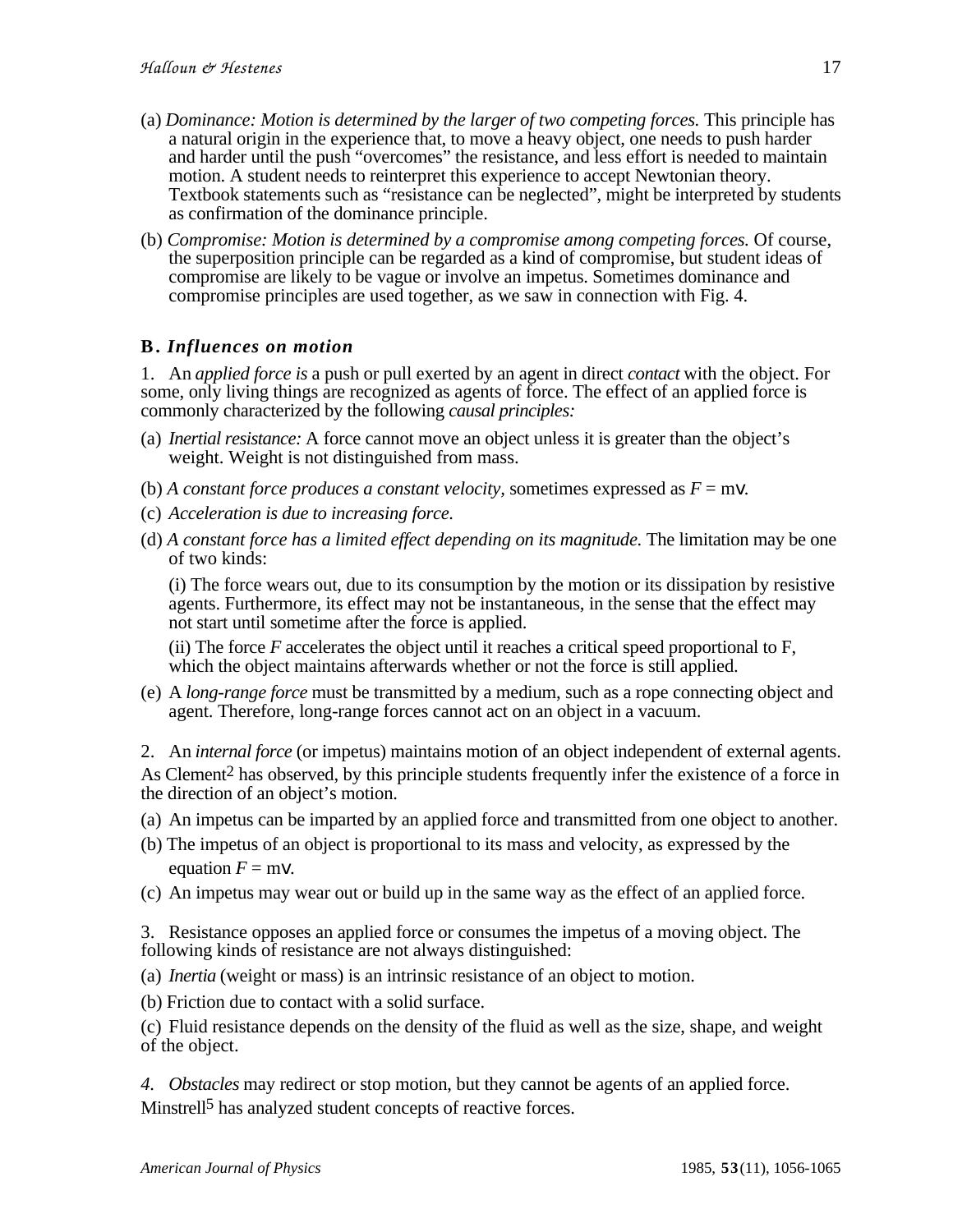*5. Gravity* is a tendency of objects to fall down. In this conception, gravity is not necessarily a force. Nevertheless, the causal principles for applied forces which we noted above may be attributed to gravity as well. As we saw in our discussion of Aristotelian physics, an important consequence of those principles is the belief that *heavier objects fall faster.* This belief is so common that it deserves to be examined carefully in physics classes.

In preceding sections we noted a number of other beliefs about gravity, and more are noted by Gunstone and White6. But more important than particular beliefs about gravity may be the uncertainty of students about what gravity "really is". So the best teaching strategy may be the direct one that aims at *convincing* students that gravity is a force, in particular a long-range force. The idea of a long-range force is difficult for students to understand and accept, as it was for many great intellects in history. Historically, Gilbert's study of magnets did the most to convince people of the reality of long-range forces. Physics instructors may draw a pedagogical lesson from this.

- 1. I. A. Halloun and D. Hestenes. 1985. "The initial knowledge state of college physics students", *Am. J. Phys.*, **53**, 1043.
- 2. J. Clement. 1982. "Students' preconceptions in introductory mechanics", *Am. J. Phys.*, **50**, 66.
- 3. M. McCloskey. 1983. (April). "Intuitive physics", *Sci. Am.*, **249**, 122.
- 4. M. McCloskey, A. Caramazza, and B. Green. 1980. "Curvilinear motion in the absence of external forces", *Science,* **210**, 1139.
- 5. J. Minstrell. 1982. "Explaining the 'at rest' condition of an object", *Phys. Teach.,* **20**, 10.
- 6. R. F. Gunstone and R. White. 1981. "Understanding gravity", *Sci. Ed.,* **65**, 291.
- 7. L. Viennot. 1979. "Spontaneous reasoning in elementary dynamics", *Eur. J. Sci. Ed.*, **1**, 205.
- 8. D. E. Trowbridge and L. C. McDermott. 1980. "Investigation of students' understanding of the concept of velocity in one dimension", *Am. J. Phys.,* **48**, 1020;
	- $-- -$  1981. "Investigation of students' understanding of the concept of acceleration in one dimension", *Am. J. Phys.*, **49**, 242.
- 9. A. B. Champagne, L. E. Klopfer, and J. H. Anderson. 1980. "Factors influencing the learning of classical mechanics", *Am. J. Phys.*, **48**, 1074.
- 10. H. Butterfield. 1957. *The Origins of Modern Science*. Macmillan, New York.
- 11. I. B. Cohen. 1985 (revised). *The Birth of a New Physics.* Norton, New York.
- 12. A. C. Crombie. 1963. *Medieval and Early Modern Science. Vol. II.* Harvard U.P., Cambridge, MA.
- 13. E. J. Dijksetrhuis. 1964, *The Mechanization of the World Picture*. Clarendon, Oxford.
- 14. M. Jammer. 1957. *Concepts of Force. A Study in the Foundations of Dynamics.* Harvard U.P., Cambridge, MA.
- 15. Reference 12, p. 67
- 16. Reference 12, p. 73.